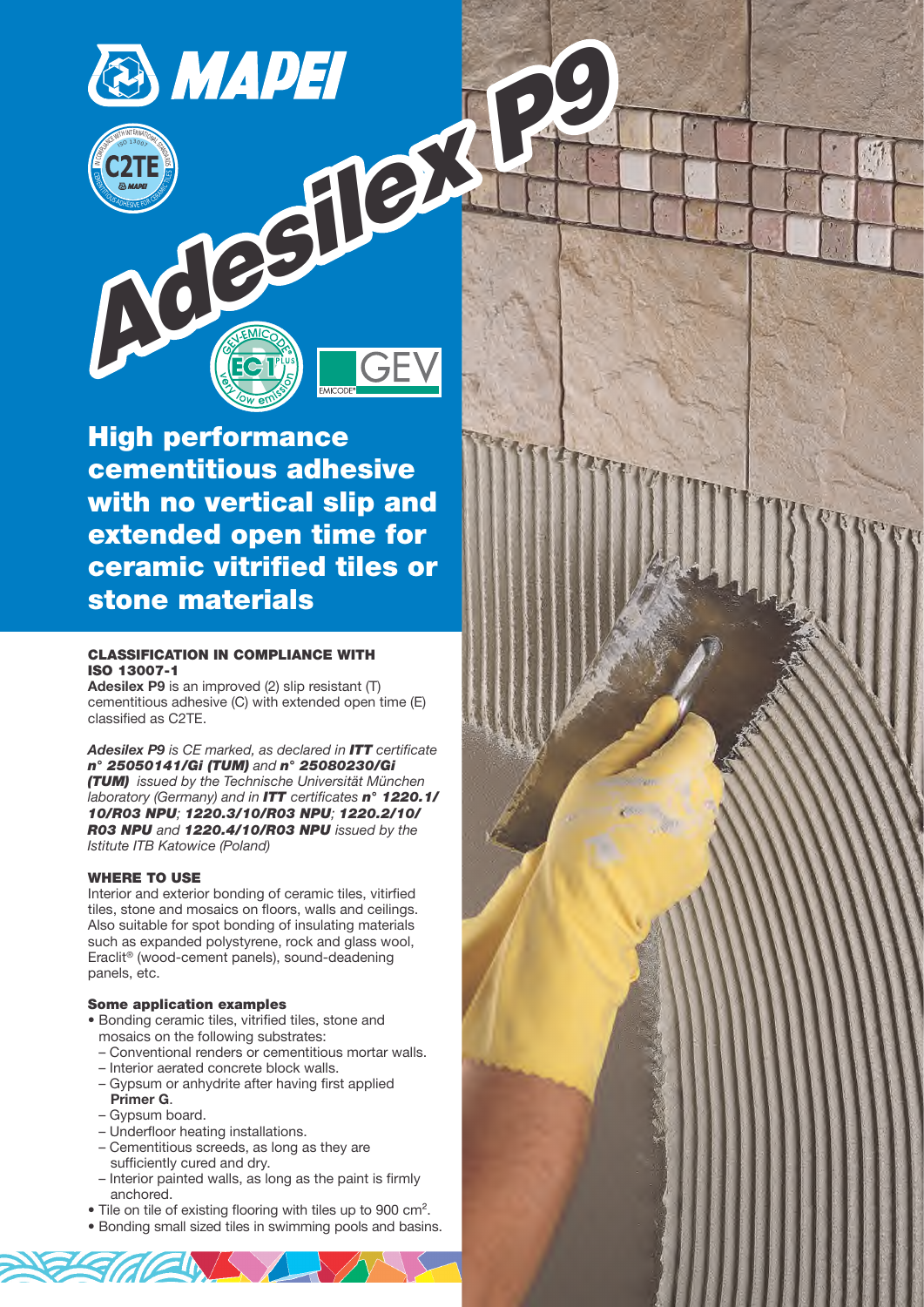



**Installation of single-fired tile on floor**



**Installation of single-fired tile on wall render**



**Installation of single-fired tile on gypsum board wall**

## **TECHNICAL CHARACTERISTICS**

Adesilex P9 is a grey or white powder composed of cement, fine-aggregates, synthetic resins and special additives, developed in the MAPEI Research and Development Laboratories. A mortar with the following properties is

obtained when mixed with water: • Easily workable.

- Highly thixotropic; **Adesilex P9** can be applied on a vertical surface without sagging or slipping even when heavy tiles are used.
- Perfect adherence to all materials normally used in building.
- Hardens with minimal shrinkage.
- Extended open time.

## **RECOMMENDATIONS**

Do not use **Adesilex P9**:

- On precoat and poured concrete walls.
- On walls or floors subject to extreme flexing or vibration (wood, fibre-cement, etc.)
- On metal surfaces.
- For installations that require an adhesive thickness greater than 10 mm.

# **APPLICATION PROCEDURE Preparing the substrate**

All substrates that receive **Adesilex P9** must be flat, sound, free of loose detrits, grease, oils, paints, wax, etc.

Cementitious substrates should not continue to shrink after the installation of the ceramic or vitrified tiles, therefore during spring and summer, renders must cure at least 1 week per cm of thickness and cementitious screeds must be cured at least 28 days, unless special MAPEI binders for screeds such as **Mapecem**, **Mapecem Pronto, Topcem** or **Topcem Pronto** have been used. Dampen surfaces with water to cool down if they should be too warm or exposed to direct sunlight.

Gypsum substrates and anhydrite screeds must be perfectly dry (max. residual moisture 0.5%), sufficiently hardened and free from dust. It is absolutely essential that they are treated with **Primer G** or **Eco Prim T**. In areas subject to extreme dampness prime the substrate with **Primer S**.

## **Preparing the mix**

Mix **Adesilex P9** with clean water until a smooth, lump-free paste is obtained. Leave to rest approximately 5 minutes and re-stir. Use 29-31 parts of water for every 100 parts by weight of **Adesilex P9** grey and 30-32 parts water for **Adesilex P9** white, which is equal to 7.25-7.75 litres of water for every 25 kg of grey **Adesilex P9** and 7.5-8 litres of water for every 25 kg of white **Adesilex P9**. Mixed this way, **Adesilex P9** has a pot life of approximately 8 hours.

#### **Applying the mix**

**Adesilex P9** is applied to the substrate using a notched trowel. Choose a trowel in order to wet the adhesive 65-70% of the back of the tiles for internal walls and light traffic areas and 100% for heavy traffic areas and all external works.

To obtain good adhesion, firstly spread a thin layer of **Adesilex P9** on the substrate using the straight edge of the trowel. Immediately after, apply the necessary thickness of **Adesilex P9** using a suitable notched trowel, depending on the type and size of the tiles (see "Consumption").

For external ceramic or vitrified tile floors and walls and when applying in swimming pools and basins filled with water, spread the adhesive on the back of the tile (backbuttering) in order to ensure complete contact.

#### **Installing the tiles**

There is no need to wet the tiles before installing them. Only with very dusty backs is it recommended to dip the tiles in clean water. Tiles should be installed with a firm pressure to ensure good contact with the adhesive. In normal temperature and humidity conditions, the open time of **Adesilex P9** is approximately 30 minutes. Unfavourable weather conditions (strong sun, drying wind, high temperatures, etc.) or a highly absorbent substrate can reduce the open time even to just a few minutes.

It is therefore necessary to carefully check in order to ensure that a skin does not form on the surface of the spread adhesive, which should stay fresh. If not, remove the adhesive and apply fresh material with a notched trowel

It is not recommended to wet the adhesive with water once a skin has formed because, instead of dissolving the skin, the water will form an anti-adhesive film.

If necessary, tiles should be adjusted within 60 minutes of installation.

Tiling installed with **Adesilex P9** must not be washed or exposed to rain for at least 24 hours and must be protected from frost and strong sun for at least 5-7 days.

#### **GROUTING AND SEALING**

Wall joints can be grouted after 4-8 hours and floor joints can be grouted after 24 hours with the relevant MAPEI cementitious or epoxy grouts, available in different colours. Expansion joints must be sealed with the relevant MAPEI sealants.

#### **Spot-bonding insulating materials**

For spot-bonding sound-deadening or insulating panels, apply **Adesilex P9** with a trowel or a float.

## **SET TO LIGHT FOOT TRAFFIC**

Floors are set to light foot traffic after approximately 24 hours.

#### **READY FOR USE**

Surfaces are ready for use after approximately 14 days. Basins and swimming pools can be filled after 21 days.

#### **Cleaning**

Tools and containers should be cleaned with plenty of water while **Adesilex P9** is still fresh. Surfaces should be cleaned with a damp cloth, before the adhesive dries.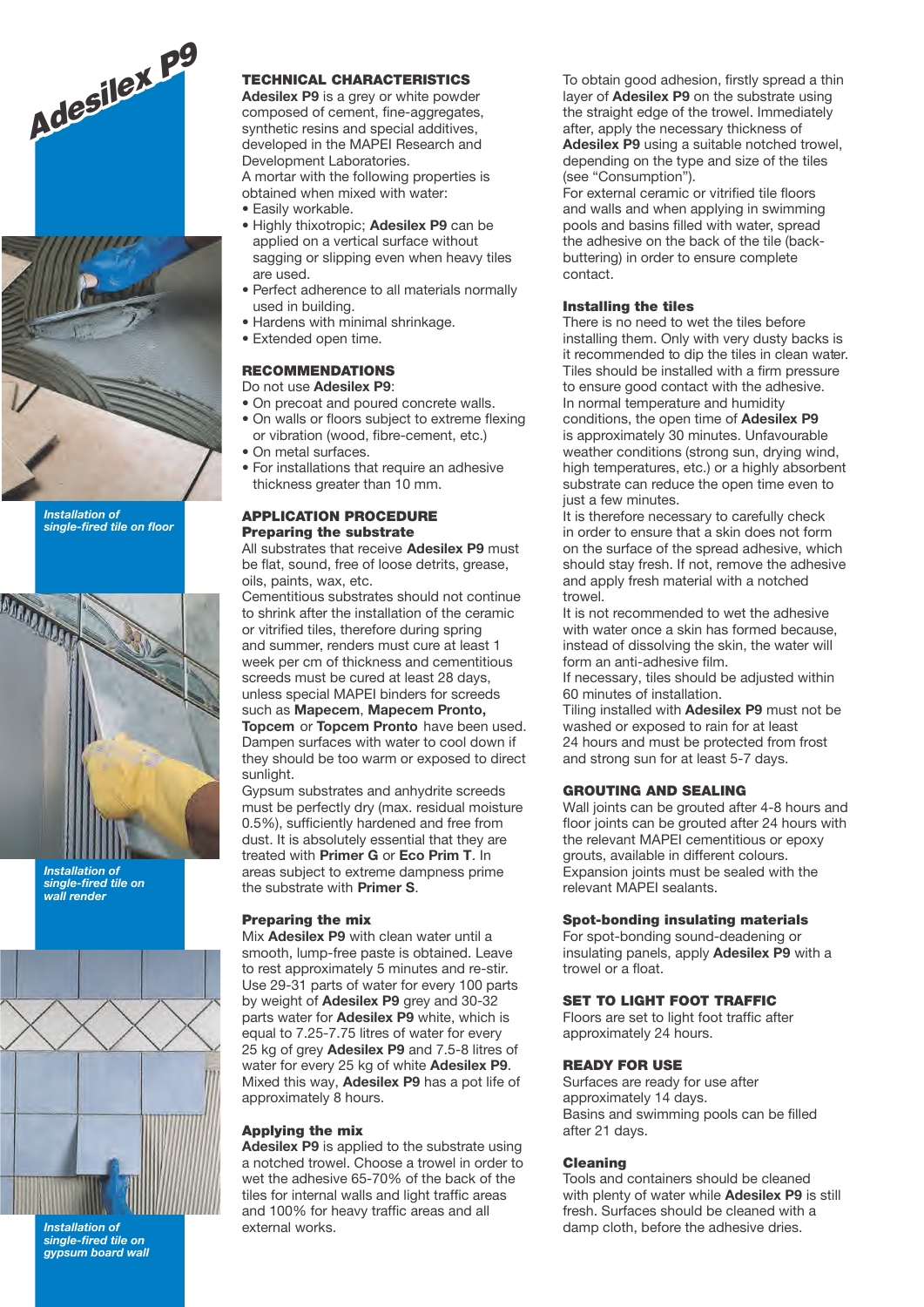# **TECHNICAL DATA (typical values)**

- **In compliance with: European EN 12004 as C2TE**
	- **ISO 13007-1 as C2TE**
	- **American ANSI A 118.4 1999**

## **PRODUCT IDENTITY**

| Type:                              | powder                         |
|------------------------------------|--------------------------------|
| Colour:                            | white or grey                  |
| Bulk density (kg/m <sup>3</sup> ): | 1300                           |
| Dry solids content (%):            | 100                            |
| <b>EMICODE:</b>                    | EC1 R Plus - very low emission |

## **APPLICATION DATA at +23°C and 50% R.H.**

| <b>Mixing ratio:</b>                                                                                                                                                                                           | 100 parts Adesilex P9 with 29-31 parts water by<br>weight for <b>Adesilex P9</b> grey and 30-32 parts water<br>by weight for Adesilex P9 white |
|----------------------------------------------------------------------------------------------------------------------------------------------------------------------------------------------------------------|------------------------------------------------------------------------------------------------------------------------------------------------|
| <b>Consistency of mix:</b>                                                                                                                                                                                     | creamy paste                                                                                                                                   |
| Density of the mix ( $kg/m3$ ):                                                                                                                                                                                | 1500                                                                                                                                           |
| pH of mix:                                                                                                                                                                                                     | 13                                                                                                                                             |
| Pot life:                                                                                                                                                                                                      | over 8 hours                                                                                                                                   |
| <b>Application temperature:</b>                                                                                                                                                                                | from $+5^{\circ}$ C to $+40^{\circ}$ C                                                                                                         |
| Open time (acc. EN 1346):                                                                                                                                                                                      | 30 minutes                                                                                                                                     |
| <b>Adjustability time:</b>                                                                                                                                                                                     | approx. 60 minutes                                                                                                                             |
| Ready for grouting on walls:                                                                                                                                                                                   | after 4-8 hours depending on absorbency                                                                                                        |
| <b>Ready for grouting on floors:</b>                                                                                                                                                                           | after 24 hours                                                                                                                                 |
| Set to light foot traffic:                                                                                                                                                                                     | 24 hours                                                                                                                                       |
| <b>Ready for use:</b>                                                                                                                                                                                          | 14 days                                                                                                                                        |
| <b>FINAL PERFORMANCES</b>                                                                                                                                                                                      |                                                                                                                                                |
| Bonding strength in compliance with EN 1348<br>$(N/mm2)$ :<br>- initial bonding after 28 days:<br>- bonding after heat exposure:<br>- bonding after immersion in water:<br>- bonding after freeze/thaw cycles: | 1.5<br>1.4<br>1.1<br>1.5                                                                                                                       |
| <b>Resistance to alkali:</b>                                                                                                                                                                                   | excellent                                                                                                                                      |
| <b>Resistance to oils:</b>                                                                                                                                                                                     | excellent (poor to vegetable oil)                                                                                                              |
| <b>Resistance to solvents:</b>                                                                                                                                                                                 | excellent                                                                                                                                      |



**Adjustability time up to 60 minutes**





**Exterior laying of strip tiles. N.B. Completely fill all lugs and ribs**

**Temperature when in use: from –30°C to +90°C**